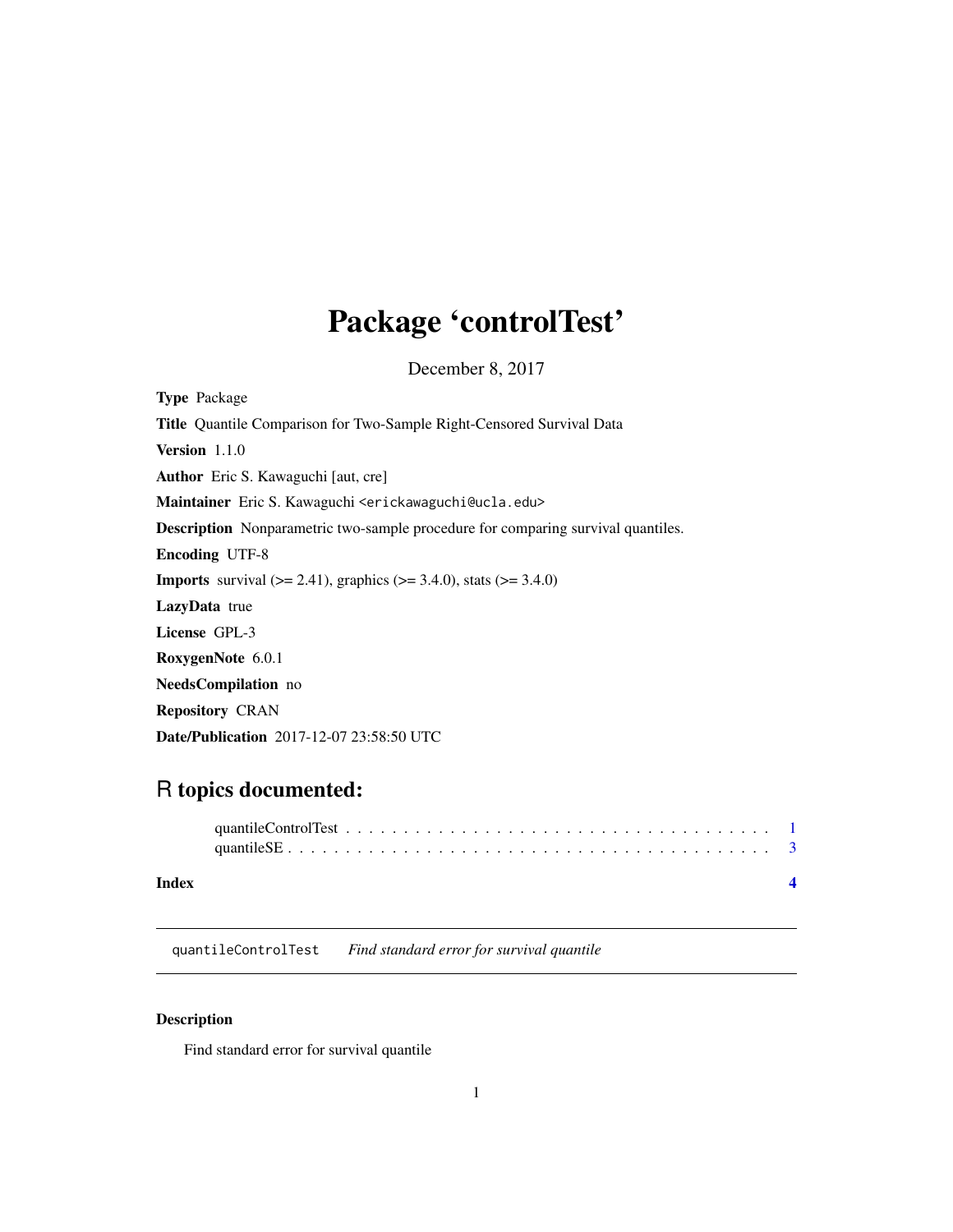#### Usage

```
quantileControlTest(timevar1, censor1, timevar2, censor2, q = 0.5, B = 1000,
  seed = 1234, plots = FALSE)
```
#### Arguments

| timevar1 | Vector of observed survival times for sample 1 (control).                     |
|----------|-------------------------------------------------------------------------------|
| censor1  | Vector of censoring indicators for sample 1 (1 = uncensored, $0 =$ censored). |
| timevar2 | Vector of observed survival times for sample 2 (treatment).                   |
| censor2  | Vector of censoring indicators for sample 2 (1 = uncensored, 0 = censored).   |
| q        | Quantile of interest (Default is median).                                     |
| B        | Number of bootstrap samples.                                                  |
| seed     | Seed number (for reproducibility).                                            |
| plots    | Logical. TRUE to show Kaplan-Meier plot                                       |

#### Details

It is important to note the possiblilty that the estimated quantile may not be estimable in our bootstrap samples. In such cases the largest observed survival time will be considered as an estimate for the quantile.

#### Value

Returns quantile estimate, bootstrapped standard error, test statistic, and two-sided p-value.

#### References

Li, G., Tiwari, R.C., and Wells, M. (1996). "Quantile Comparison Functions in Two-Sample Problems: With Applications to Comparisons of Diagnostic Markers." Journal of the American Statistical Association, 91, 689-698.

Chakraborti, S., and Mukerjee, R. (1989), "A Confidence Interval for a Measure Associated With the Comparison of a Treatment With a Control," South African Statistical Journal, 23, 219-230.

Gastwirth, J. L., and Wang, J. L. (1988), "Control Percentile Test for Censored Data," Journal of Statistical Planning and Inference, 18, 267-276.

#### Examples

```
#Reference: Survival Analysis Techniques for Censored and Truncated Data.
#Klein and Moeschberger (1997) Springer.
#Data: Chapter 7.6 Example 7.9 (p. 211)
library(controlTest)
t1 <- c(1, 63, 105, 129, 182, 216, 250, 262, 301, 301,
       342, 354, 356, 358, 380, 383, 383, 338, 394, 408, 460, 489,
       499, 523, 524, 535, 562, 569, 675, 676, 748, 778, 786, 797,
       955, 968, 1000, 1245, 1271, 1420, 1551, 1694, 2363, 2754, 2950)
t2 <- c(17, 42, 44, 48, 60, 72, 74, 95, 103, 108, 122, 144, 167, 170,
       183, 185, 193, 195, 197, 208, 234, 235, 254, 307, 315, 401, 445,
```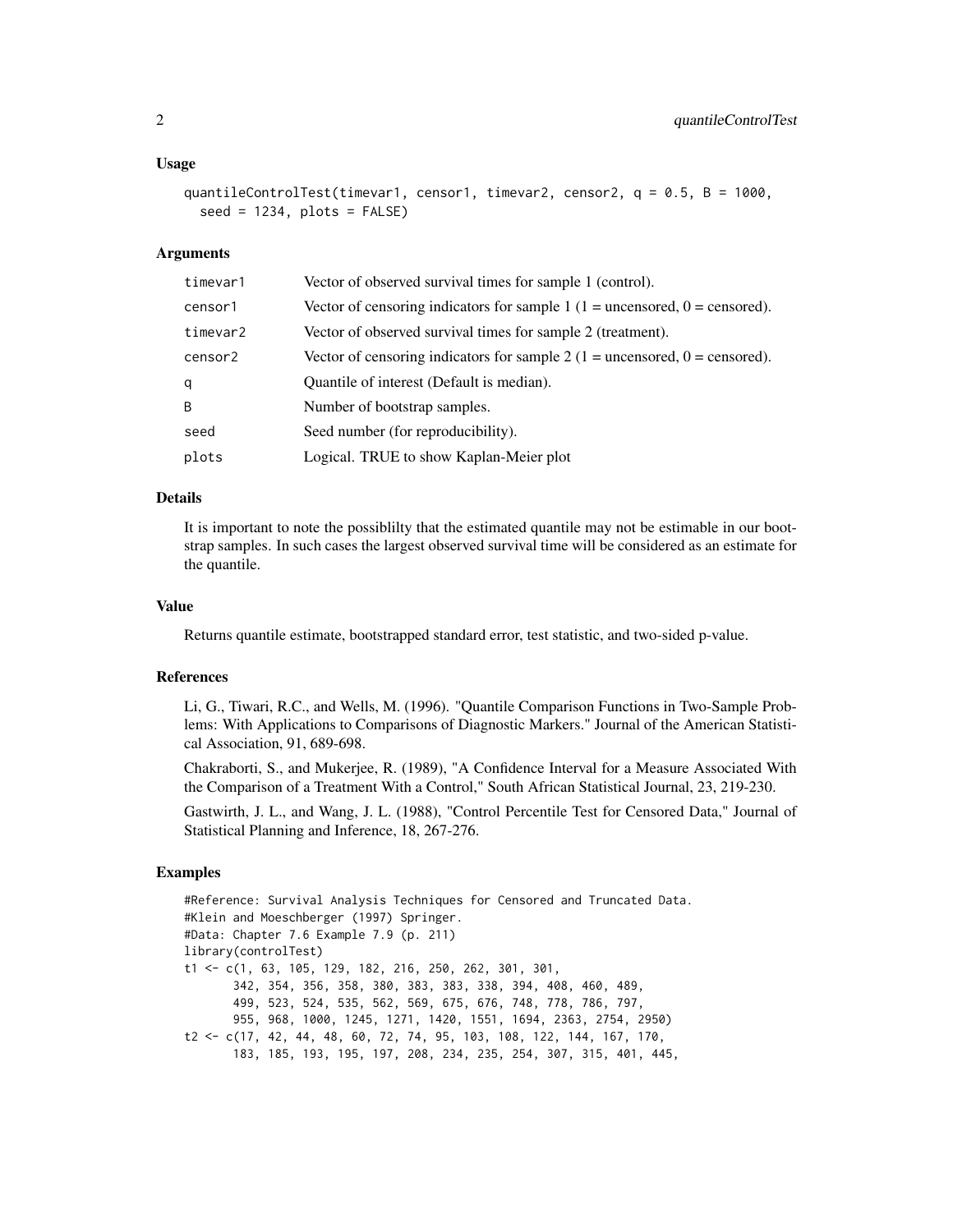#### <span id="page-2-0"></span> $quantileSE$  3

```
464, 484, 528, 542, 547, 577, 580, 795, 855, 1366, 1577, 2060,
       2412, 2486, 2796, 2802, 2934, 2988)
c1 \leq c(rep(1, 43), 0, 0)
c2 \leq c(\text{rep}(1, 39), \text{rep}(0, 6))quantileControlTest(t1, c1, t2, c2, q = 0.5, B = 500)
```
quantileSE *Find standard error for survival quantile*

#### Description

Find standard error for survival quantile

#### Usage

```
quantileSE(timevar, censor, q = 0.5, B = 1000, alpha = 0.05,
  seed = 1991, plots = FALSE)
```
#### Arguments

| timevar | Vector of observed survival times.                                 |
|---------|--------------------------------------------------------------------|
| censor  | Vector of censoring indicators $(1 =$ uncensored, $0 =$ censored). |
| q       | Quantile of interest (Default is median).                          |
| B       | Number of bootstrap samples.                                       |
| alpha   | Significance level for confidence interval of quantile.            |
| seed    | Seed number (for reproducibility).                                 |
| plots   | Logical. TRUE to show Kaplan-Meier plot                            |

#### Value

Returns quantile estimate, bootstrapped standard error, and (1 - alpha / 2) \* 100

#### Examples

```
#Reference: Survival Analysis Techniques for Censored and Truncated Data.
#Klein and Moeschberger (1997) Springer.
#Data: Chapter 7.6 Example 7.9 (p. 211)
library(controlTest)
t1 <- c(1, 63, 105, 129, 182, 216, 250, 262, 301, 301,
       342, 354, 356, 358, 380, 383, 383, 338, 394, 408, 460, 489,
       499, 523, 524, 535, 562, 569, 675, 676, 748, 778, 786, 797,
       955, 968, 1000, 1245, 1271, 1420, 1551, 1694, 2363, 2754, 2950)
c1 \leq c(rep(1, 43), 0, 0)
quantileSE(timevar = t1, censor = c1, q = 0.5, B = 500)
```